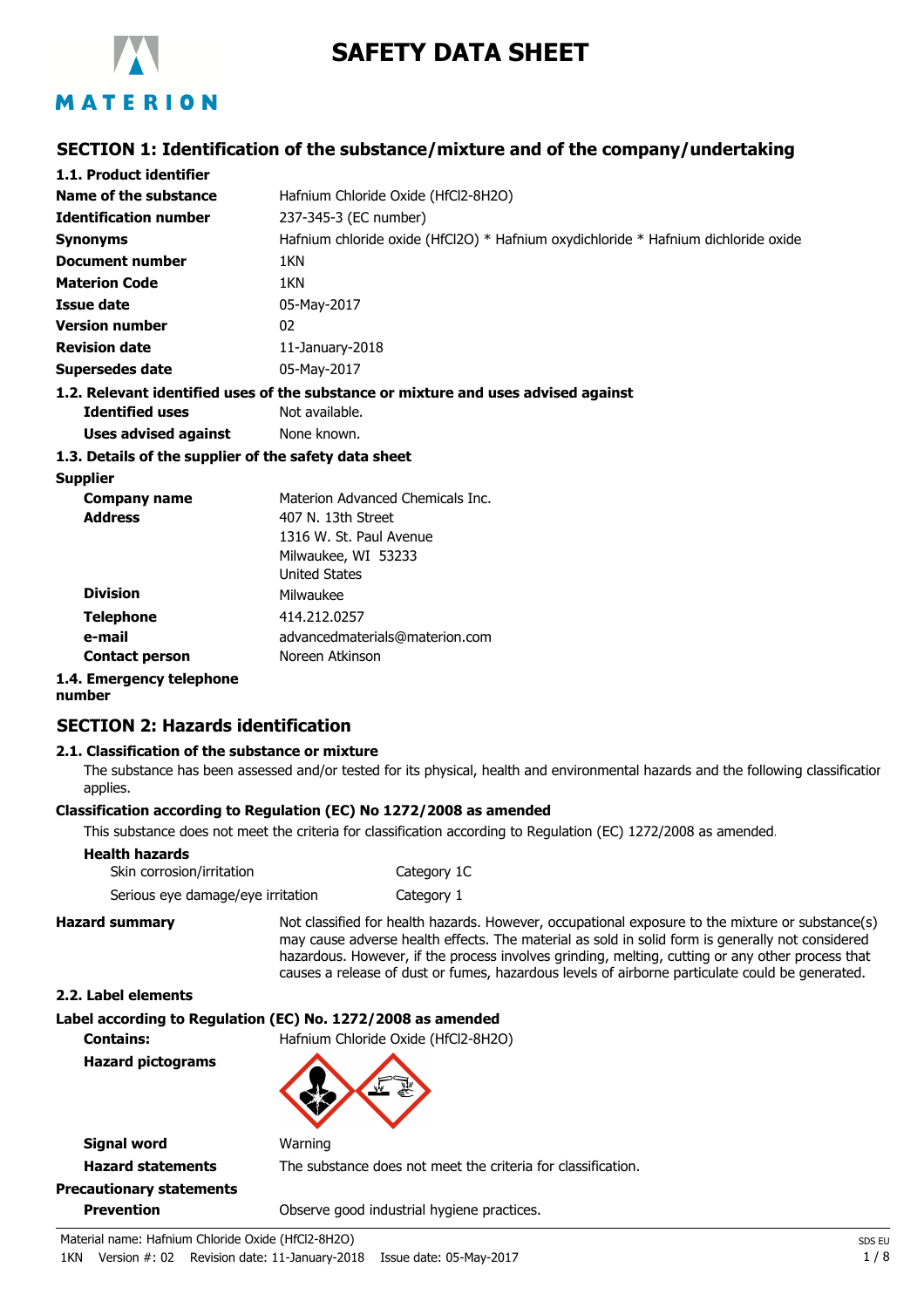| <b>Response</b>                                          | Wash hands after handling.                                                                                                                                                                                                                                                                                                                                                                                                                                                            |            |                                               |  |              |
|----------------------------------------------------------|---------------------------------------------------------------------------------------------------------------------------------------------------------------------------------------------------------------------------------------------------------------------------------------------------------------------------------------------------------------------------------------------------------------------------------------------------------------------------------------|------------|-----------------------------------------------|--|--------------|
| <b>Storage</b>                                           | Store away from incompatible materials.                                                                                                                                                                                                                                                                                                                                                                                                                                               |            |                                               |  |              |
| <b>Disposal</b>                                          | Dispose of waste and residues in accordance with local authority requirements.                                                                                                                                                                                                                                                                                                                                                                                                        |            |                                               |  |              |
| Supplemental label<br>information                        | 100 % of the mixture consists of component(s) of unknown long-term hazards to the aquatic<br>environment. 100 % of the mixture consists of component(s) of unknown acute oral toxicity. 100<br>% of the mixture consists of component(s) of unknown acute hazards to the aquatic environment.<br>100 % of the mixture consists of component(s) of unknown acute dermal toxicity.<br>For further information, please contact the Product Stewardship Department at $+1.800.862.4118$ . |            |                                               |  |              |
| 2.3. Other hazards                                       | None known.                                                                                                                                                                                                                                                                                                                                                                                                                                                                           |            |                                               |  |              |
| <b>SECTION 3: Composition/information on ingredients</b> |                                                                                                                                                                                                                                                                                                                                                                                                                                                                                       |            |                                               |  |              |
| 3.1. Substances<br><b>General information</b>            |                                                                                                                                                                                                                                                                                                                                                                                                                                                                                       |            |                                               |  |              |
| <b>Chemical name</b>                                     | $\frac{0}{0}$                                                                                                                                                                                                                                                                                                                                                                                                                                                                         | No.        | CAS-No. / EC REACH Registration No. INDEX No. |  | <b>Notes</b> |
| Hafnium Chloride Oxide (HfCl2-8H2O)                      | 100                                                                                                                                                                                                                                                                                                                                                                                                                                                                                   | 13759-17-6 |                                               |  |              |

#### **List of abbreviations and symbols that may be used above**

#: This substance has been assigned Union workplace exposure limit(s).

M: M-factor

PBT: persistent, bioaccumulative and toxic substance.

vPvB: very persistent and very bioaccumulative substance.

All concentrations are in percent by weight unless ingredient is a gas. Gas concentrations are in percent by volume.

237-345-3

#### **SECTION 4: First aid measures**

**Classification:** -

| <b>General information</b>                                                               | Ensure that medical personnel are aware of the material(s) involved, and take precautions to<br>protect themselves. |
|------------------------------------------------------------------------------------------|---------------------------------------------------------------------------------------------------------------------|
| 4.1. Description of first aid measures                                                   |                                                                                                                     |
| <b>Inhalation</b>                                                                        | Move to fresh air. Call a physician if symptoms develop or persist.                                                 |
| <b>Skin contact</b>                                                                      | Wash off with soap and water. Get medical attention if irritation develops and persists.                            |
| Eye contact                                                                              | Rinse with water. Get medical attention if irritation develops and persists.                                        |
| <b>Ingestion</b>                                                                         | Rinse mouth. Get medical attention if symptoms occur.                                                               |
| 4.2. Most important<br>symptoms and effects, both<br>acute and delayed                   | Exposure may cause temporary irritation, redness, or discomfort.                                                    |
| 4.3. Indication of any<br>immediate medical attention<br>and special treatment<br>needed | Treat symptomatically.                                                                                              |

#### **SECTION 5: Firefighting measures**

| <b>General fire hazards</b>                                                                | No unusual fire or explosion hazards noted.                                                   |  |  |
|--------------------------------------------------------------------------------------------|-----------------------------------------------------------------------------------------------|--|--|
| 5.1. Extinguishing media<br><b>Suitable extinguishing</b><br>media                         | Water fog. Foam. Dry chemical powder. Carbon dioxide (CO2).                                   |  |  |
| Unsuitable extinguishing<br>media                                                          | Do not use water jet as an extinguisher, as this will spread the fire.                        |  |  |
| 5.2. Special hazards arising<br>from the substance or<br>mixture                           | During fire, gases hazardous to health may be formed.                                         |  |  |
| 5.3. Advice for firefighters<br><b>Special protective</b><br>equipment for<br>firefighters | Self-contained breathing apparatus and full protective clothing must be worn in case of fire. |  |  |
| <b>Special firefighting</b><br>procedures                                                  | Use water spray to cool unopened containers.                                                  |  |  |
| <b>Specific methods</b>                                                                    | Use standard firefighting procedures and consider the hazards of other involved materials.    |  |  |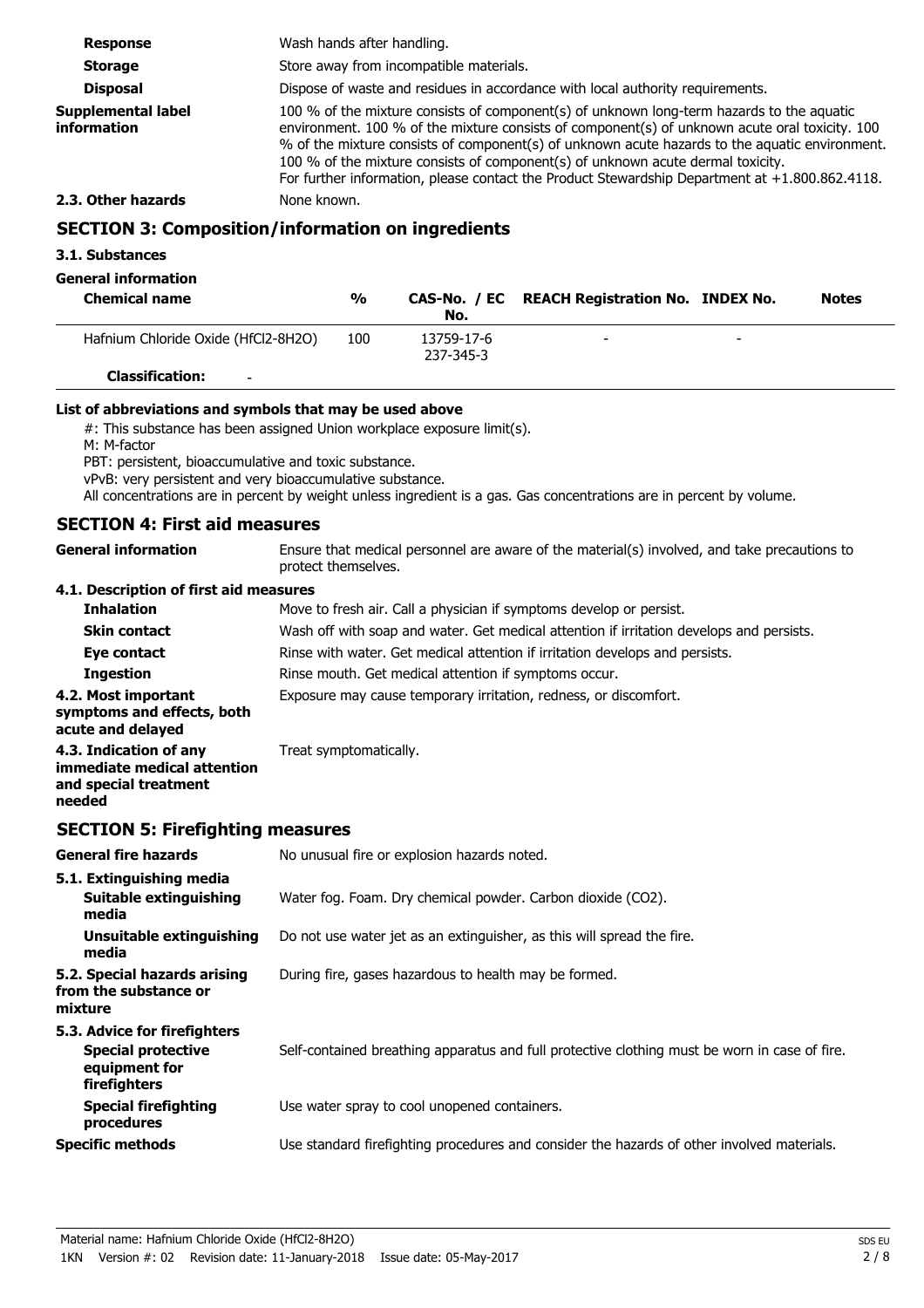#### **SECTION 6: Accidental release measures**

|                                                              | 6.1. Personal precautions, protective equipment and emergency procedures                               |
|--------------------------------------------------------------|--------------------------------------------------------------------------------------------------------|
| For non-emergency<br>personnel                               | Keep unnecessary personnel away. For personal protection, see section 8 of the SDS.                    |
| For emergency<br>responders                                  | Keep unnecessary personnel away. Use personal protection recommended in Section 8 of the SDS.          |
| 6.2. Environmental<br>precautions                            | Avoid discharge into drains, water courses or onto the ground.                                         |
| 6.3. Methods and material for<br>containment and cleaning up | Stop the flow of material, if this is without risk. Following product recovery, flush area with water. |
| 6.4. Reference to other<br>sections                          | For personal protection, see section 8 of the SDS. For waste disposal, see section 13 of the SDS.      |
| CECTION 7. Handling and stayses                              |                                                                                                        |

#### **SECTION 7: Handling and storage**

| 7.1. Precautions for safe<br>handling                                   | Avoid prolonged exposure. Observe good industrial hygiene practices.                                               |
|-------------------------------------------------------------------------|--------------------------------------------------------------------------------------------------------------------|
| 7.2. Conditions for safe<br>storage, including any<br>incompatibilities | Store in original tightly closed container. Store away from incompatible materials (see Section 10 of<br>the SDS). |
| 7.3. Specific end use(s)                                                | Not available.                                                                                                     |

#### **SECTION 8: Exposure controls/personal protection**

#### **8.1. Control parameters**

# **Occupational exposure limits**

| Austria. MAK List, OEL Ordinance (GwV), BGBI. II, no. 184/2001<br><b>Material</b>                               | <b>Type</b> | <b>Value</b> | <b>Form</b>         |
|-----------------------------------------------------------------------------------------------------------------|-------------|--------------|---------------------|
| Hafnium Chloride Oxide<br>(HfCl2-8H2O) (CAS<br>13759-17-6)                                                      | <b>MAK</b>  | $0,5$ mg/m3  | Inhalable fraction. |
| <b>Finland. Workplace Exposure Limits</b>                                                                       |             |              |                     |
| <b>Material</b>                                                                                                 | <b>Type</b> | <b>Value</b> |                     |
| Hafnium Chloride Oxide<br>(HfCl2-8H2O) (CAS<br>13759-17-6)                                                      | <b>TWA</b>  | $0.5$ mg/m3  |                     |
| <b>Italy. Occupational Exposure Limits</b>                                                                      |             |              |                     |
| <b>Material</b>                                                                                                 | <b>Type</b> | <b>Value</b> |                     |
| Hafnium Chloride Oxide<br>(HfCl2-8H2O) (CAS<br>13759-17-6)                                                      | <b>TWA</b>  | $0.5$ mg/m3  |                     |
| Poland. MACs. Regulation regarding maximum permissible concentrations and intensities of harmful factors in the |             |              |                     |
| work environment, Annex 1<br><b>Material</b>                                                                    | <b>Type</b> | <b>Value</b> |                     |
| Hafnium Chloride Oxide<br>(HfCl2-8H2O) (CAS<br>13759-17-6)                                                      | <b>TWA</b>  | $0,5$ mg/m3  |                     |
| Portugal. VLEs. Norm on occupational exposure to chemical agents (NP 1796)                                      |             |              |                     |
| <b>Material</b>                                                                                                 | <b>Type</b> | <b>Value</b> |                     |
| Hafnium Chloride Oxide<br>(HfCl2-8H2O) (CAS<br>13759-17-6)                                                      | <b>TWA</b>  | $0,5$ mg/m3  |                     |

#### **Slovenia. OELs. Regulations concerning protection of workers against risks due to exposure to chemicals while working (Official Gazette of the Republic of Slovenia)**

| Material                                                   | Type | <b>Value</b>       | Form                |  |
|------------------------------------------------------------|------|--------------------|---------------------|--|
| Hafnium Chloride Oxide<br>(HfCl2-8H2O) (CAS<br>13759-17-6) | TWA  | $0.5 \text{ mg/m}$ | Inhalable fraction. |  |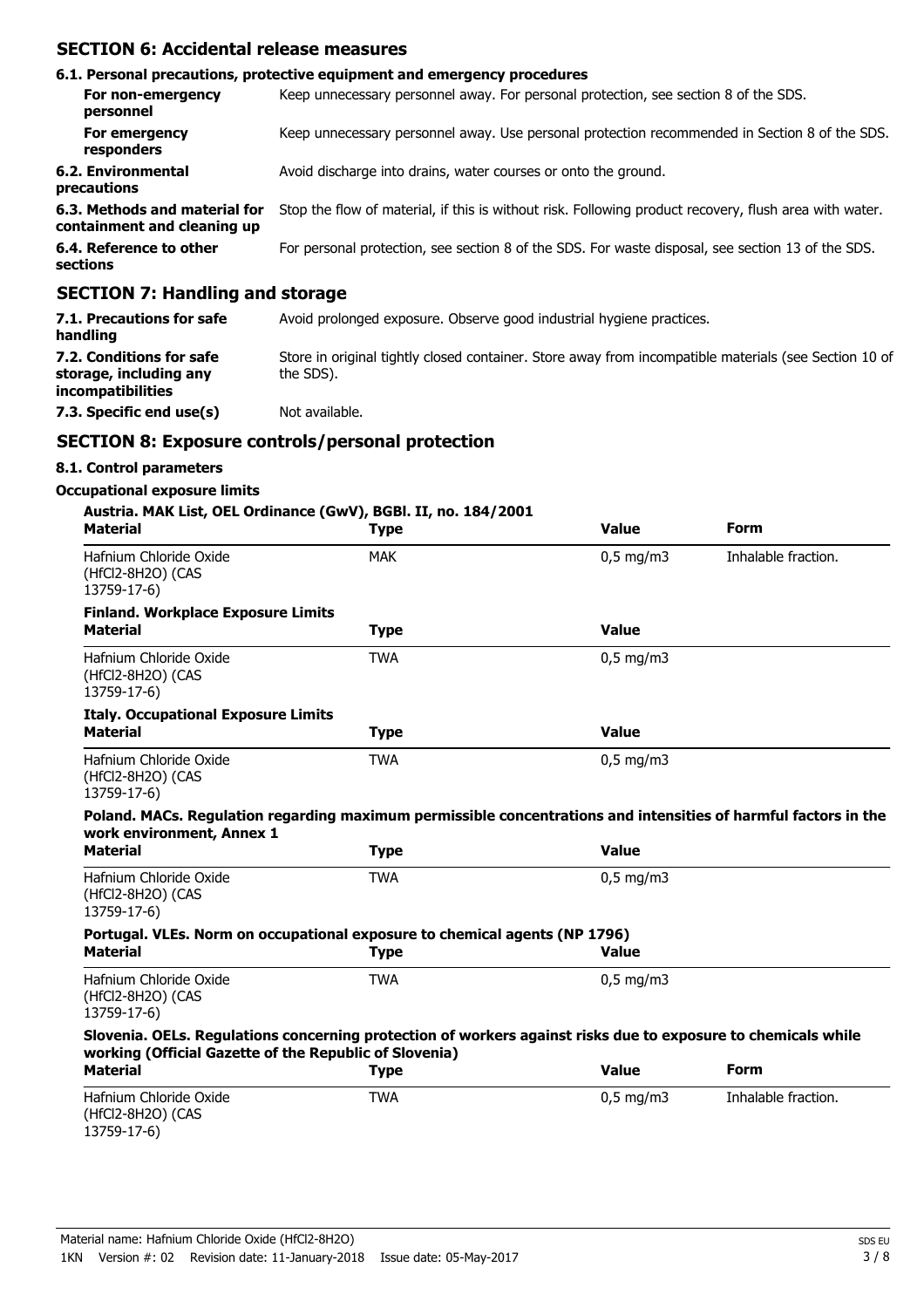| <b>Spain. Occupational Exposure Limits</b><br><b>Material</b> | <b>Type</b>                                                           | <b>Value</b>                                                                                                                                                                                                                                                                                                                                                                                           |  |  |
|---------------------------------------------------------------|-----------------------------------------------------------------------|--------------------------------------------------------------------------------------------------------------------------------------------------------------------------------------------------------------------------------------------------------------------------------------------------------------------------------------------------------------------------------------------------------|--|--|
| Hafnium Chloride Oxide<br>(HfCl2-8H2O) (CAS<br>13759-17-6)    | <b>TWA</b>                                                            | $0,5$ mg/m3                                                                                                                                                                                                                                                                                                                                                                                            |  |  |
| <b>Biological limit values</b>                                | No biological exposure limits noted for the ingredient(s).            |                                                                                                                                                                                                                                                                                                                                                                                                        |  |  |
| <b>Recommended monitoring</b><br>procedures                   |                                                                       | Follow standard monitoring procedures.                                                                                                                                                                                                                                                                                                                                                                 |  |  |
| Derived no effect levels<br>(DNELs)                           | Not available.                                                        |                                                                                                                                                                                                                                                                                                                                                                                                        |  |  |
| <b>Predicted no effect</b><br>concentrations (PNECs)          | Not available.                                                        |                                                                                                                                                                                                                                                                                                                                                                                                        |  |  |
| 8.2. Exposure controls                                        |                                                                       |                                                                                                                                                                                                                                                                                                                                                                                                        |  |  |
| <b>Appropriate engineering</b><br>controls                    |                                                                       | Good general ventilation (typically 10 air changes per hour) should be used. Ventilation rates should<br>be matched to conditions. If applicable, use process enclosures, local exhaust ventilation, or other<br>engineering controls to maintain airborne levels below recommended exposure limits. If exposure<br>limits have not been established, maintain airborne levels to an acceptable level. |  |  |
|                                                               | Individual protection measures, such as personal protective equipment |                                                                                                                                                                                                                                                                                                                                                                                                        |  |  |
| <b>General information</b>                                    | with the supplier of the personal protective equipment.               | Personal protection equipment should be chosen according to the CEN standards and in discussion                                                                                                                                                                                                                                                                                                        |  |  |
| <b>Eye/face protection</b>                                    | Wear safety glasses with side shields (or goggles).                   |                                                                                                                                                                                                                                                                                                                                                                                                        |  |  |
| <b>Skin protection</b>                                        |                                                                       |                                                                                                                                                                                                                                                                                                                                                                                                        |  |  |
| - Hand protection                                             | Wear appropriate chemical resistant gloves.                           |                                                                                                                                                                                                                                                                                                                                                                                                        |  |  |
| - Other                                                       | Wear suitable protective clothing.                                    |                                                                                                                                                                                                                                                                                                                                                                                                        |  |  |
| <b>Respiratory protection</b>                                 |                                                                       | In case of insufficient ventilation, wear suitable respiratory equipment.                                                                                                                                                                                                                                                                                                                              |  |  |
| <b>Thermal hazards</b>                                        | Wear appropriate thermal protective clothing, when necessary.         |                                                                                                                                                                                                                                                                                                                                                                                                        |  |  |
| <b>Hygiene measures</b>                                       | remove contaminants.                                                  | Always observe good personal hygiene measures, such as washing after handling the material and<br>before eating, drinking, and/or smoking. Routinely wash work clothing and protective equipment to                                                                                                                                                                                                    |  |  |
| <b>Environmental exposure</b><br>controls                     | Environmental manager must be informed of all major releases.         |                                                                                                                                                                                                                                                                                                                                                                                                        |  |  |

# **SECTION 9: Physical and chemical properties**

#### **9.1. Information on basic physical and chemical properties**

#### **Appearance**

| Not available.<br>Not available.<br>Not available.<br>Not available.<br>Not available.<br>Not available. |
|----------------------------------------------------------------------------------------------------------|
|                                                                                                          |
|                                                                                                          |
|                                                                                                          |
|                                                                                                          |
|                                                                                                          |
|                                                                                                          |
|                                                                                                          |
|                                                                                                          |
| Not available.                                                                                           |
| Not available.                                                                                           |
| Not available.                                                                                           |
| Upper/lower flammability or explosive limits                                                             |
| Flammability limit - lower Not available.                                                                |
| Not available.                                                                                           |
| 15,87 kPa at 25 °C                                                                                       |
| Not available.                                                                                           |
| Not available.                                                                                           |
|                                                                                                          |
| Not available.                                                                                           |
|                                                                                                          |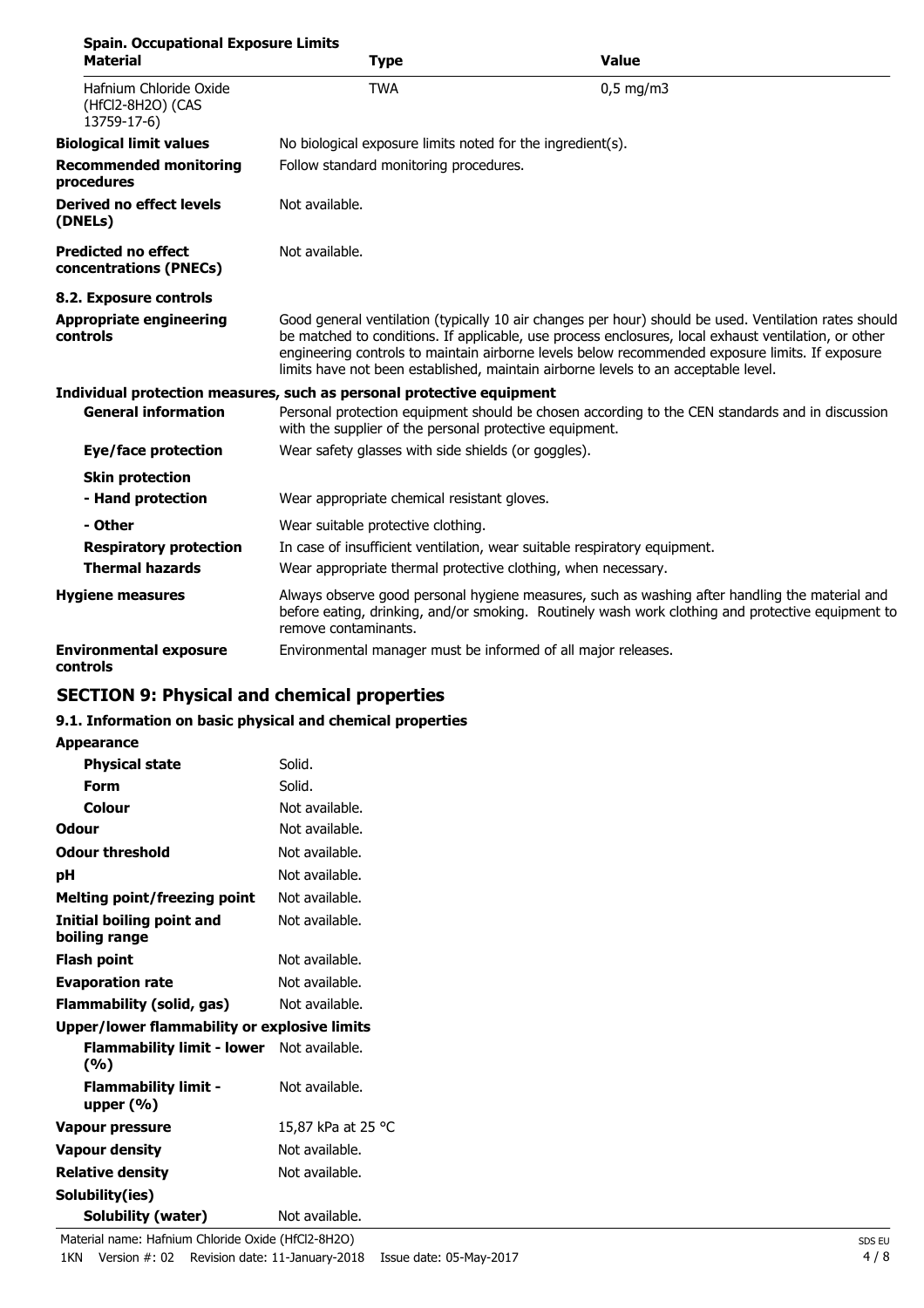| <b>Partition coefficient</b><br>(n-octanol/water) | Not available.      |
|---------------------------------------------------|---------------------|
| <b>Auto-ignition temperature</b>                  | Not available.      |
| <b>Decomposition temperature</b>                  | Not available.      |
| <b>Viscosity</b>                                  | Not available.      |
| <b>Explosive properties</b>                       | Not explosive.      |
| <b>Oxidising properties</b>                       | Not oxidising.      |
| 9.2. Other information                            |                     |
| Molecular formula                                 | Cl <sub>2</sub> HfO |
|                                                   |                     |

## **SECTION 10: Stability and reactivity**

| 10.1. Reactivity                            | The product is stable and non-reactive under normal conditions of use, storage and transport. |
|---------------------------------------------|-----------------------------------------------------------------------------------------------|
| 10.2. Chemical stability                    | Material is stable under normal conditions.                                                   |
| 10.3. Possibility of hazardous<br>reactions | No dangerous reaction known under conditions of normal use.                                   |
| 10.4. Conditions to avoid                   | Contact with incompatible materials.                                                          |
| 10.5. Incompatible materials                | Strong oxidising agents.                                                                      |
| 10.6. Hazardous<br>decomposition products   | No hazardous decomposition products are known.                                                |

# **SECTION 11: Toxicological information**

| <b>General information</b>                                   | Occupational exposure to the substance or mixture may cause adverse effects.                                             |
|--------------------------------------------------------------|--------------------------------------------------------------------------------------------------------------------------|
| <b>Information on likely routes of exposure</b>              |                                                                                                                          |
| <b>Inhalation</b>                                            | Prolonged inhalation may be harmful.                                                                                     |
| <b>Skin contact</b>                                          | No adverse effects due to skin contact are expected.                                                                     |
| Eye contact                                                  | Direct contact with eyes may cause temporary irritation.                                                                 |
| <b>Ingestion</b>                                             | May cause discomfort if swallowed. However, ingestion is not likely to be a primary route of<br>occupational exposure.   |
| <b>Symptoms</b>                                              | Exposure may cause temporary irritation, redness, or discomfort.                                                         |
| 11.1. Information on toxicological effects                   |                                                                                                                          |
| <b>Acute toxicity</b>                                        | Not known.                                                                                                               |
| <b>Skin corrosion/irritation</b>                             | Due to partial or complete lack of data the classification is not possible.                                              |
| Serious eye damage/eye<br>irritation                         | Due to partial or complete lack of data the classification is not possible.                                              |
| <b>Respiratory sensitisation</b>                             | Due to partial or complete lack of data the classification is not possible.                                              |
| <b>Skin sensitisation</b>                                    | Due to partial or complete lack of data the classification is not possible.                                              |
| <b>Germ cell mutagenicity</b>                                | Due to partial or complete lack of data the classification is not possible.                                              |
| Carcinogenicity                                              | Due to partial or complete lack of data the classification is not possible.                                              |
| at work (as amended)                                         | Hungary. 26/2000 EüM Ordinance on protection against and preventing risk relating to exposure to carcinogens             |
| Not listed.                                                  |                                                                                                                          |
| <b>Reproductive toxicity</b>                                 | Due to partial or complete lack of data the classification is not possible.                                              |
| <b>Specific target organ toxicity</b><br>- single exposure   | Due to partial or complete lack of data the classification is not possible.                                              |
| <b>Specific target organ toxicity</b><br>- repeated exposure | Due to partial or complete lack of data the classification is not possible.                                              |
| <b>Aspiration hazard</b>                                     | Due to partial or complete lack of data the classification is not possible.                                              |
| <b>Mixture versus substance</b><br>information               | No information available.                                                                                                |
| <b>Other information</b>                                     | Not available.                                                                                                           |
| <b>SECTION 12: Ecological information</b>                    |                                                                                                                          |
| 12.1. Toxicity                                               | Due to partial or complete lack of data the classification for hazardous to the aquatic environment,<br>is not possible. |
| 12.2. Persistence and<br>degradability                       | No data is available on the degradability of this product.                                                               |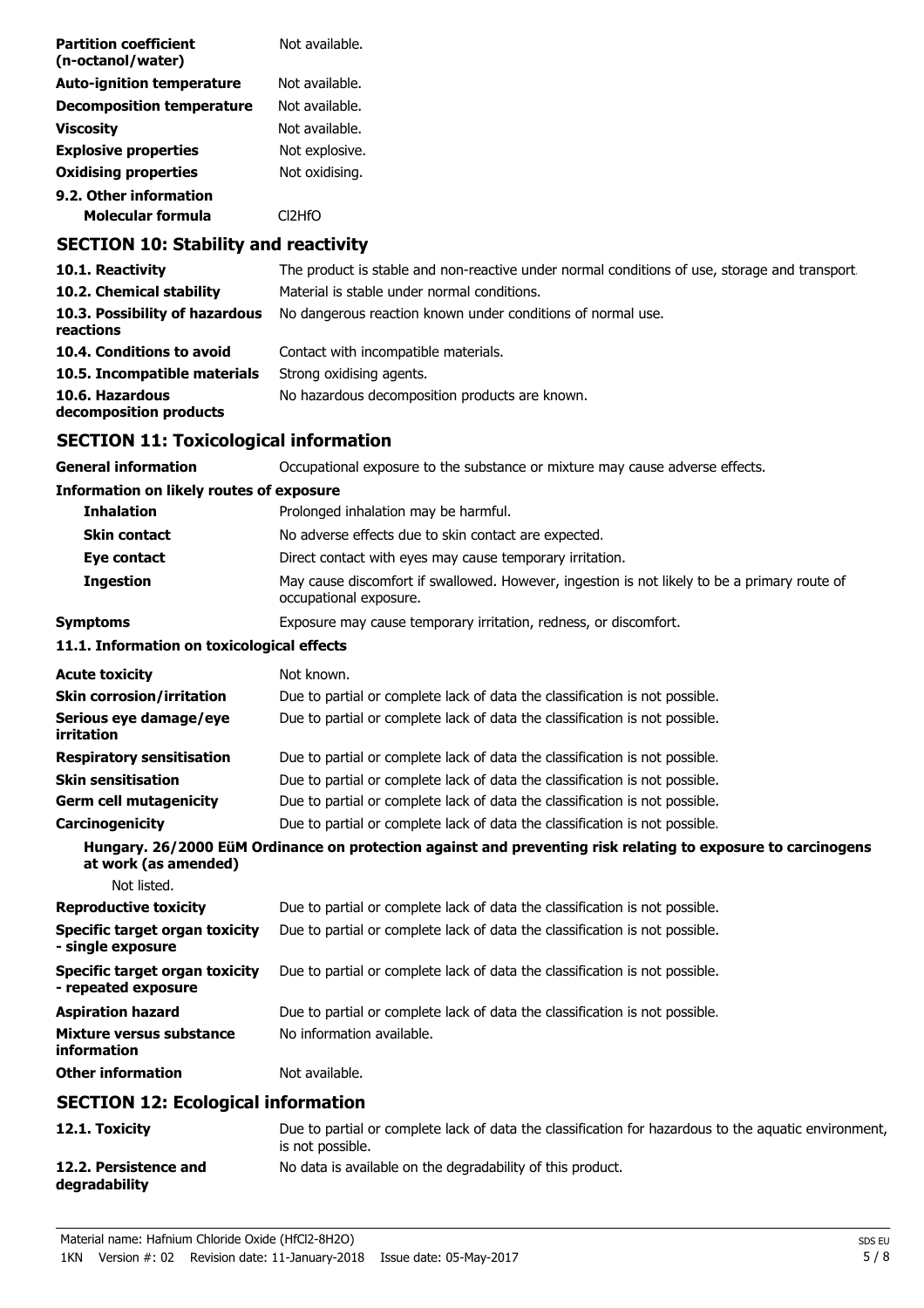| 12.3. Bioaccumulative<br>potential                        | No data available.                                                                                                                                                                         |
|-----------------------------------------------------------|--------------------------------------------------------------------------------------------------------------------------------------------------------------------------------------------|
| <b>Partition coefficient</b><br>n-octanol/water (log Kow) | Not available.                                                                                                                                                                             |
| <b>Bioconcentration factor (BCF)</b>                      | Not available.                                                                                                                                                                             |
| 12.4. Mobility in soil                                    | No data available.                                                                                                                                                                         |
| 12.5. Results of PBT<br>and vPvB<br>assessment            | Not available.                                                                                                                                                                             |
| 12.6. Other adverse effects                               | No other adverse environmental effects (e.g. ozone depletion, photochemical ozone creation<br>potential, endocrine disruption, global warming potential) are expected from this component. |

# **SECTION 13: Disposal considerations**

#### **13.1. Waste treatment methods**

| <b>Residual waste</b>                  | Dispose of in accordance with local regulations. Empty containers or liners may retain some product<br>residues. This material and its container must be disposed of in a safe manner (see: Disposal<br>instructions). |
|----------------------------------------|------------------------------------------------------------------------------------------------------------------------------------------------------------------------------------------------------------------------|
| <b>Contaminated packaging</b>          | Since emptied containers may retain product residue, follow label warnings even after container is<br>emptied. Empty containers should be taken to an approved waste handling site for recycling or<br>disposal.       |
| EU waste code                          | The Waste code should be assigned in discussion between the user, the producer and the waste<br>disposal company.                                                                                                      |
| <b>Disposal</b><br>methods/information | Collect and reclaim or dispose in sealed containers at licensed waste disposal site.                                                                                                                                   |
| <b>Special precautions</b>             | Dispose in accordance with all applicable regulations.                                                                                                                                                                 |

# **SECTION 14: Transport information**

| <b>ADR</b>                            |                                                                         |
|---------------------------------------|-------------------------------------------------------------------------|
| 14.1. UN number                       | UN3260                                                                  |
| 14.2. UN proper shipping              | Corrosive solid, acidic, inorganic, n.o.s.                              |
| name                                  |                                                                         |
| 14.3. Transport hazard class(es)      |                                                                         |
| <b>Class</b>                          | 8                                                                       |
| <b>Subsidiary risk</b>                | $\qquad \qquad \blacksquare$                                            |
| Label(s)                              | 8                                                                       |
| Hazard No. (ADR)                      | 80                                                                      |
| <b>Tunnel restriction</b>             | F.                                                                      |
| code                                  |                                                                         |
| 14.4. Packing group                   | Ш                                                                       |
| 14.5. Environmental                   | No.                                                                     |
| hazards                               |                                                                         |
| 14.6. Special precautions<br>for user | Read safety instructions, SDS and emergency procedures before handling. |
| <b>RID</b>                            |                                                                         |
| 14.1. UN number                       | <b>UN3260</b>                                                           |
| 14.2. UN proper shipping              | Corrosive solid, acidic, inorganic, n.o.s.                              |
| name                                  |                                                                         |
| 14.3. Transport hazard class(es)      |                                                                         |
| <b>Class</b>                          | 8                                                                       |
| <b>Subsidiary risk</b>                | $\qquad \qquad \blacksquare$                                            |
| Label(s)                              | 8                                                                       |
| 14.4. Packing group                   | Ш                                                                       |
| 14.5. Environmental                   | No.                                                                     |
| hazards                               |                                                                         |
| 14.6. Special precautions             | Read safety instructions, SDS and emergency procedures before handling. |
| for user                              |                                                                         |
| <b>ADN</b>                            |                                                                         |
| 14.1. UN number                       | <b>UN3260</b>                                                           |
| 14.2. UN proper shipping              | Corrosive solid, acidic, inorganic, n.o.s.                              |
| name                                  |                                                                         |
| 14.3. Transport hazard class(es)      |                                                                         |
| <b>Class</b>                          | 8                                                                       |
| Subsidiary risk                       |                                                                         |
| Label(s)                              | 8                                                                       |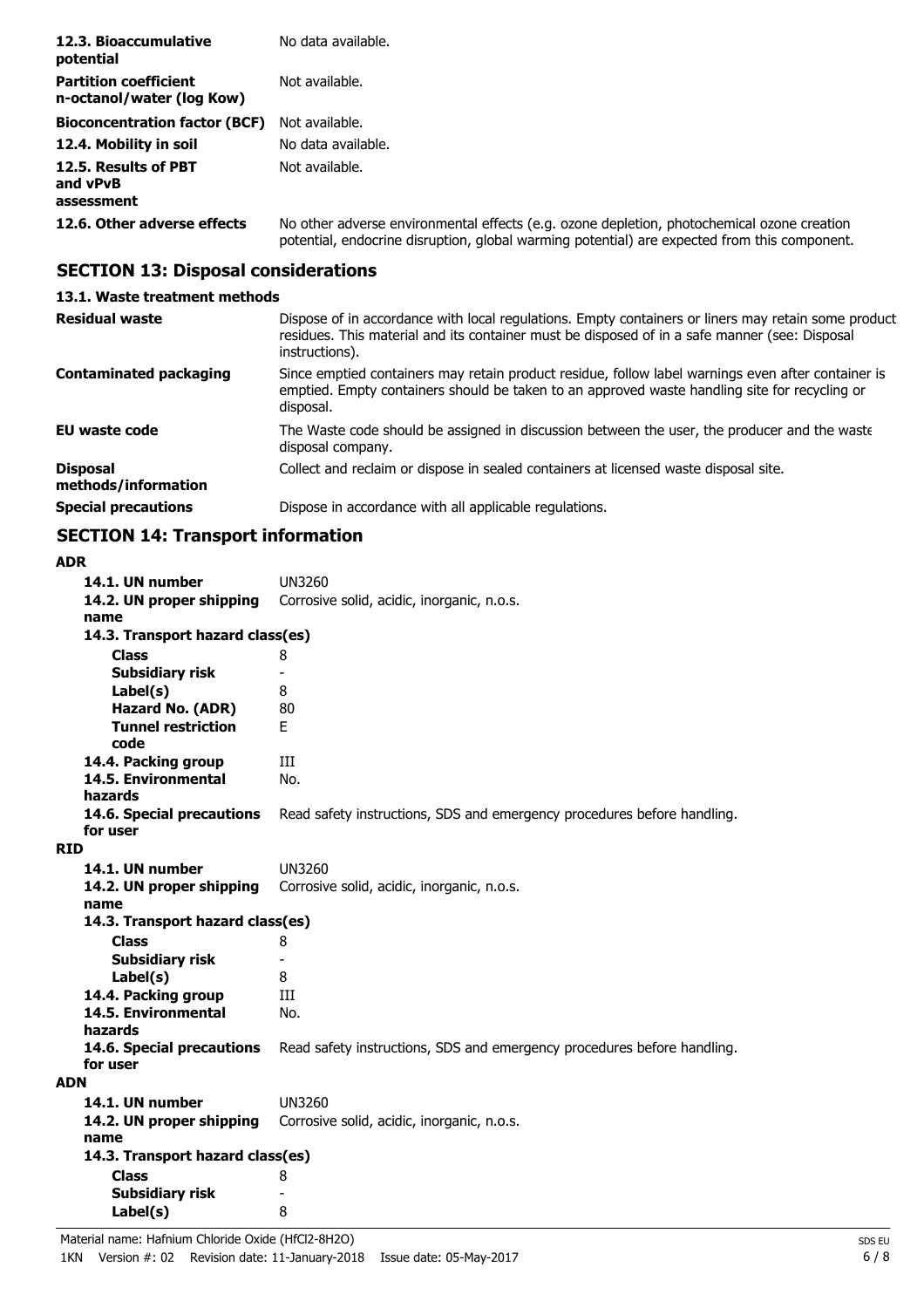14.4. Packing group **III 14.5. Environmental** No. **hazards 14.6. Special precautions** Read safety instructions, SDS and emergency procedures before handling. **for user IATA 14.1. UN number** UN3260 **14.2. UN proper shipping** Corrosive solid, acidic, inorganic, n.o.s. **name Class** 8 **14.3. Transport hazard class(es) Subsidiary risk** - **14.4. Packing group III 14.5. Environmental** No. **hazards ERG Code** 8L **14.6. Special precautions** Read safety instructions, SDS and emergency procedures before handling. **for user Passenger and cargo** Allowed with restrictions. **aircraft Other information Cargo aircraft only** Allowed with restrictions. **IMDG 14.1. UN number** UN3260 **14.2. UN proper shipping** CORROSIVE SOLID, ACIDIC, INORGANIC, N.O.S. **name Class** 8 **14.3. Transport hazard class(es) Subsidiary risk 14.4. Packing group III Marine pollutant** No. **14.5. Environmental hazards EmS** F-A, S-B **14.6. Special precautions** Read safety instructions, SDS and emergency procedures before handling. **for user**

**ADN; ADR; IATA; IMDG; RID**



# **SECTION 15: Regulatory information**

**15.1. Safety, health and environmental regulations/legislation specific for the substance or mixture**

#### **EU regulations**

**Regulation (EC) No. 1005/2009 on substances that deplete the ozone layer, Annex I and II, as amended** Not listed.

**Regulation (EC) No. 850/2004 On persistent organic pollutants, Annex I as amended** Not listed.

**Regulation (EU) No. 649/2012 concerning the export and import of dangerous chemicals, Annex I, Part 1 as amended**

Not listed.

**Regulation (EU) No. 649/2012 concerning the export and import of dangerous chemicals, Annex I, Part 2 as amended**

Not listed.

**Regulation (EU) No. 649/2012 concerning the export and import of dangerous chemicals, Annex I, Part 3 as amended**

Not listed.